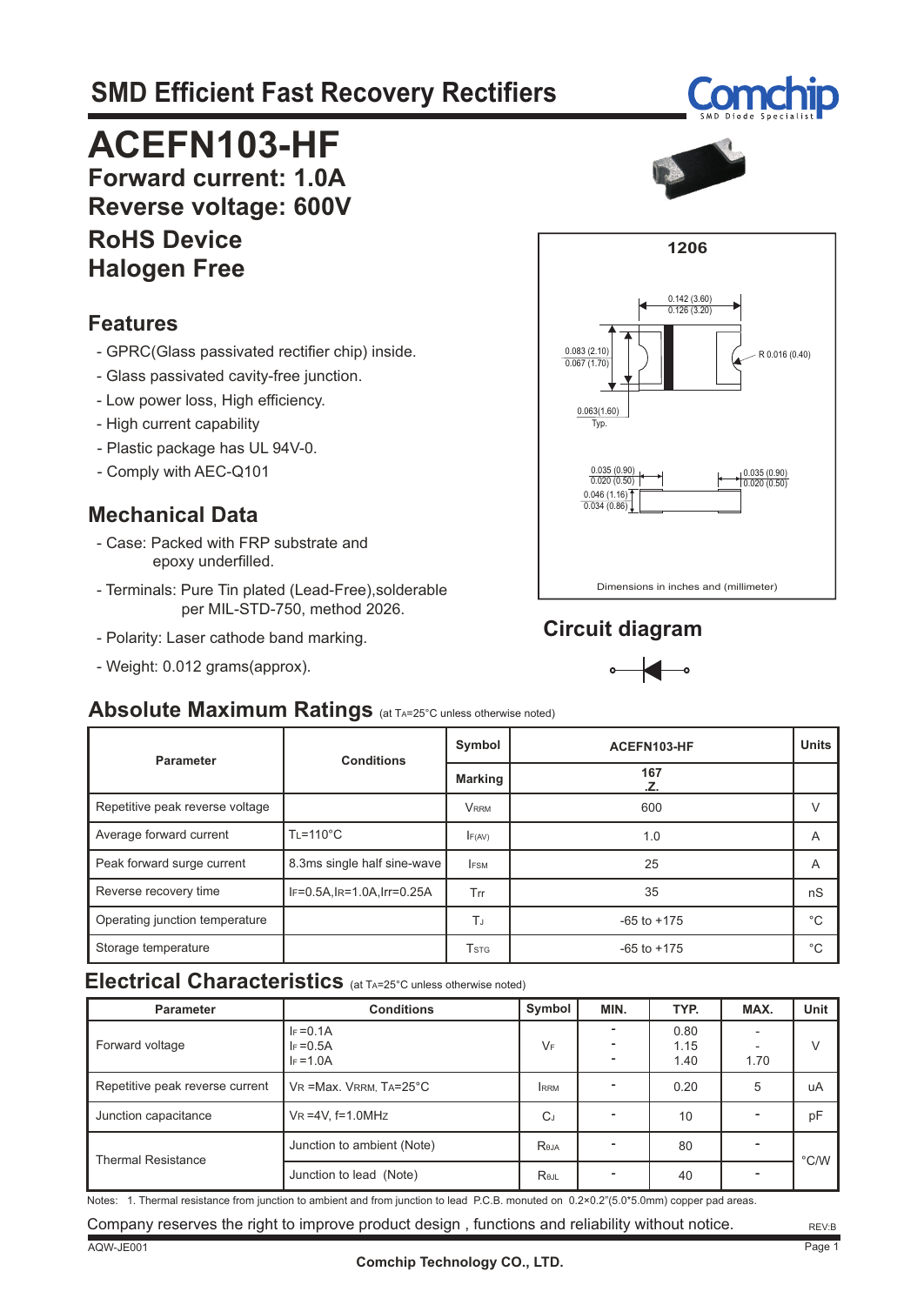

#### RATING AND CHARACTERISTIC CURVES (ACEFN103-HF)









Instantaneous forward voltage, (V)

Fig.5 - Typical junction capacitance









Percent of rated peak reverse voltage (%)

Company reserves the right to improve product design , functions and reliability without notice.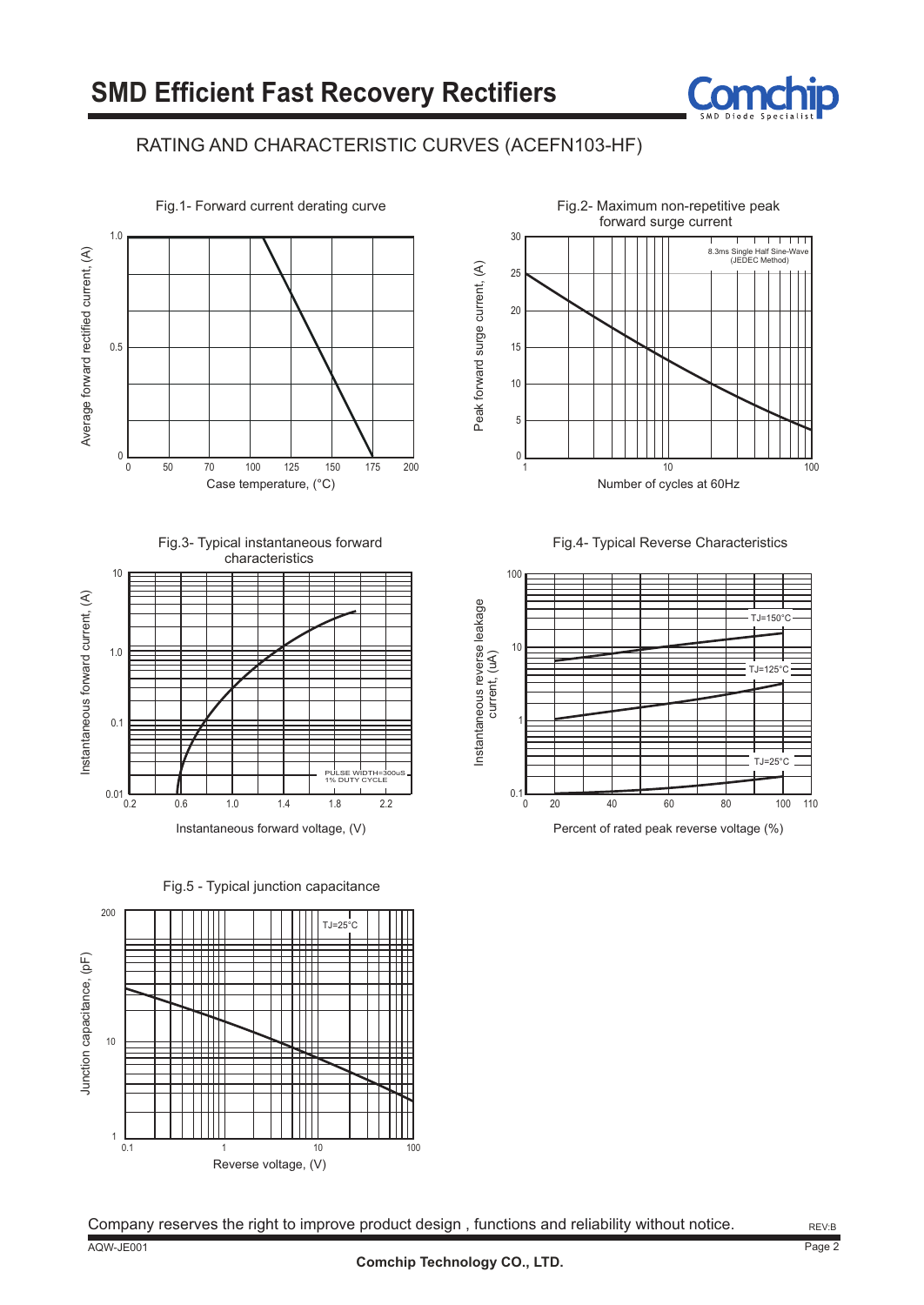

### **Reel Taping Specification**







|      | <b>SYMBOL</b> | Α                 | B                 | C                 | d                 | D                 | $D_1$            | D <sub>2</sub>    |
|------|---------------|-------------------|-------------------|-------------------|-------------------|-------------------|------------------|-------------------|
| 1206 | (mm)          | $2.20 \pm 0.10$   | $3.65 \pm 0.10$   | $1.28 \pm 0.10$   | $1.50 \pm 0.10$   | $178.00 \pm 2.00$ | 50.00 MIN.       | $13.00 \pm 0.50$  |
|      | (inch)        | $0.087 \pm 0.004$ | $0.144 \pm 0.004$ | $0.050 \pm 0.004$ | $0.059 \pm 0.004$ | $7.008 \pm 0.079$ | 1.969 MIN.       | $0.512 \pm 0.020$ |
|      |               |                   |                   |                   |                   |                   |                  |                   |
|      | <b>SYMBOL</b> | E                 |                   | P                 | P <sub>0</sub>    | $P_1$             | W                | $W_1$             |
| 1206 | (mm)          | $1.75 \pm 0.10$   | $5.50 \pm 0.05$   | $4.00 \pm 0.10$   | $4.00 \pm 0.10$   | $2.00 \pm 0.10$   | $12.00 \pm 0.30$ | 18.70 MAX.        |
|      |               |                   |                   |                   |                   |                   |                  |                   |

AQW-JE001 Company reserves the right to improve product design , functions and reliability without notice.